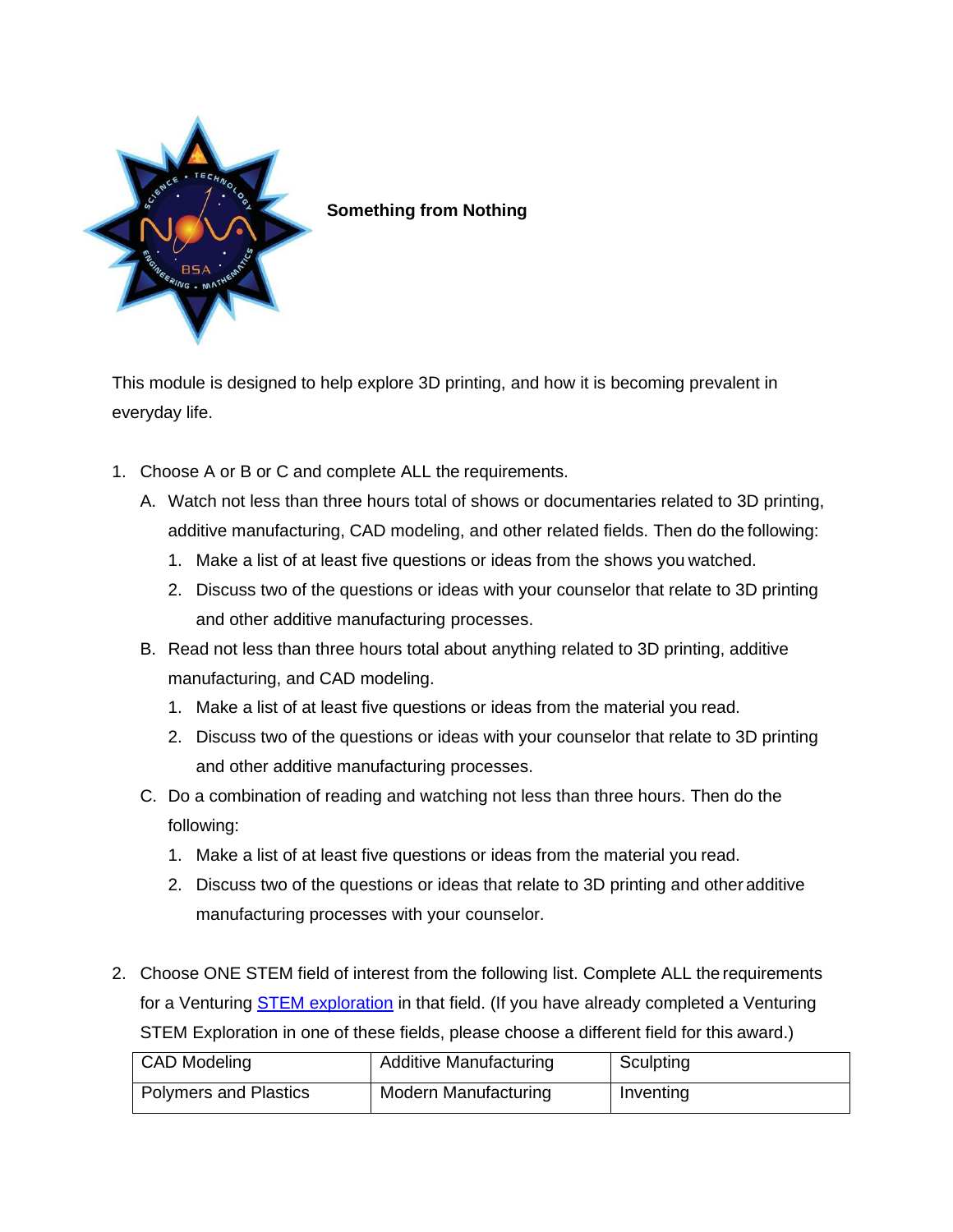| Wood Carving | Wood<br>Working |  |
|--------------|-----------------|--|
|--------------|-----------------|--|

- 3. Choose three activities from the following list and complete all of the requirements.
	- A. Design a Model
		- 1. Design a model of your choosing in a CAD program. Some common CAD programs with free student versions include Autodesk Inventor, Catia, CREO, Google SketchUp, Solid Works and Tinkercad.
		- 2. With your counselor discuss what you designed and what its purpose was. Discuss what modifications you could make to the design to make it easier to 3D print.
	- B. Investigate Model Orientation
		- 1. Using either the model you made in part A or a different model, load it into the 3D printing software of your choice. Adjust the orientation of the print, and note how the print time changes and how much support material is needed at each orientation.
		- 2. Discuss with your counselor why the orientation changes the print time required, as well as the amount of support material required. Does the fastest print time require the most support material? What is the best orientation for your specific design? Why does the support material change with different orientations, which gives the most efficient results? Why does print time change with different orientations, which gives the fastest results? Why would you not use the orientation with the fastest print time or lowest material cost?
		- 3. Print your model.
	- C. Investigate Model Settings
		- 1. Using either the model you made in part A or a different model, load it into the printing software of your choice. Adjust the model wall thickness, infill, and layer thickness, and note any changes in the amount of material used and build time.
		- 2. Discuss with your Counselor how each setting affects the print times, what causes the least or most amount of print time. Is there a linear relationship between the settings and print time as the values are increased. Similarly, discuss how the model settings affect the amount of material. What combination of settings would you use for different projects? What other settings are there that were not investigated?
		- 3. Print your model on any setting you wish.
	- D. Research different printing materials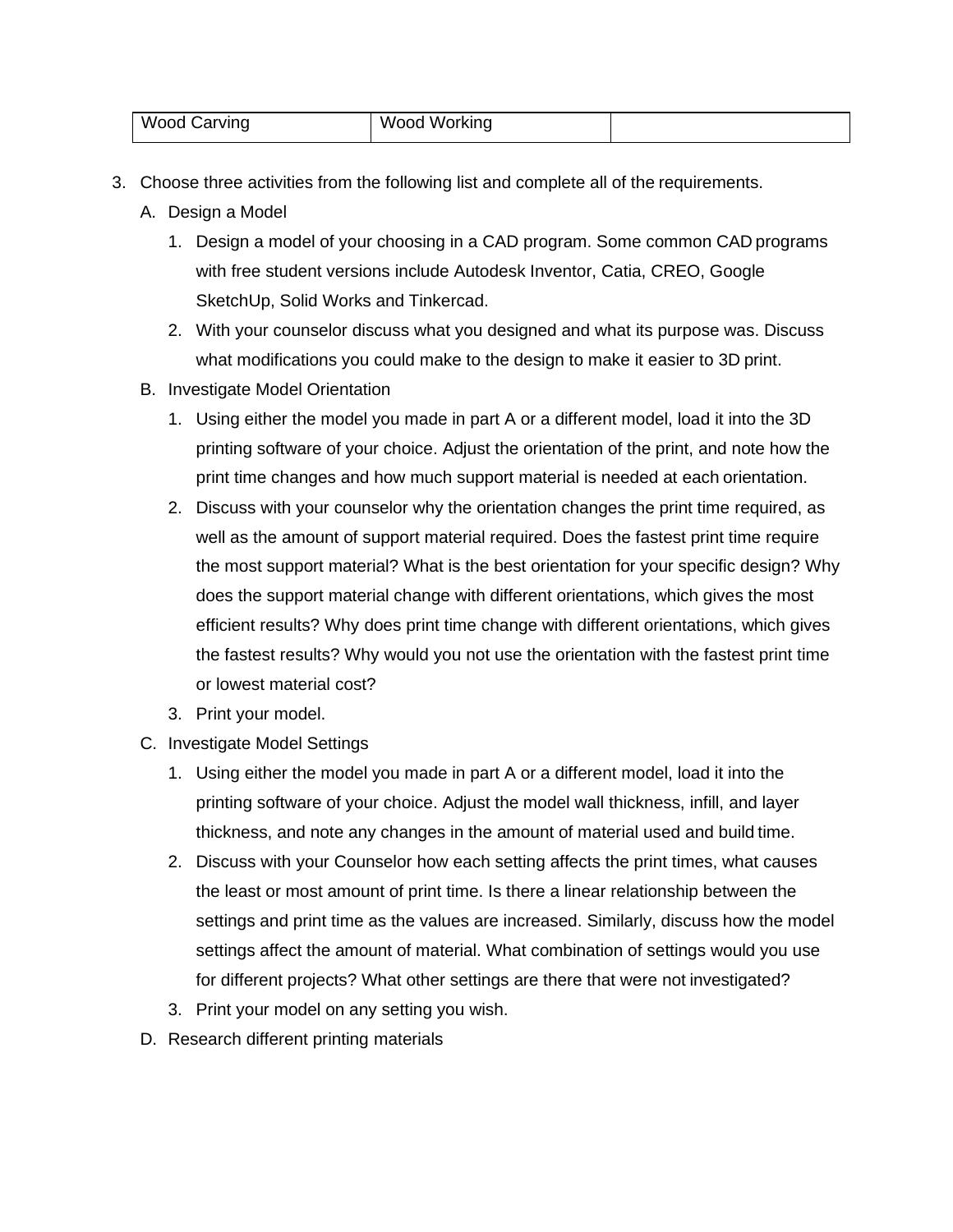- 1. What different plastics are commonly used in 3D printers and what are their main differences? What sort of projects would each material be needed for? Which material is most common and how does the pricing vary between the materials?
- 2. Investigate different metals used in 3D printing and how the layers are deposited. What companies currently use metal 3D printing and in what sort of products is this process used?
- 3. Research other non-metal/non-plastic materials used in 3D printing. What are they used for and how wide spread is their use? (Novelty or Professional)
- 4. Share your findings with your counselor.
- E. Research different printing methods
	- 1. Identify 3 different methods of 3D printing (these do not all have to apply to plastics and desktop printers).
	- 2. Determine what material is used for each printing method. Compare the methods against each other in terms of time to print, cost of print, pre-work, and post-work. What method is preferred for different printing jobs?
	- 3. Share your findings with your counselor.
- F. Examine the components of a 3D printer
	- 1. Identify 4 key parts of a 3D printer.
	- 2. What do they do and how do they contribute to the function of the printer?
	- 3. Report your findings to your counselor. Explain which component of a 3D printer you think is the most important.
- G. Investigate different printers and compare them
	- 1. Research at least 3 different 3D printers. Take note on the different materials that each printer can use, as well as the different layer height, method of printing, and available resources. Some examples include:
		- a. Stratasys
		- b. Ultimaker
		- c. Makerbot
		- d. FormLabs
		- e. Lulzbot
	- 2. Discuss with your counselor which printer you would purchase and why.
- 4. Choose ONE option and interview a person involved with the field. If possible, visit them in that environment to see what they do. Prepare at least five questions, and share what you